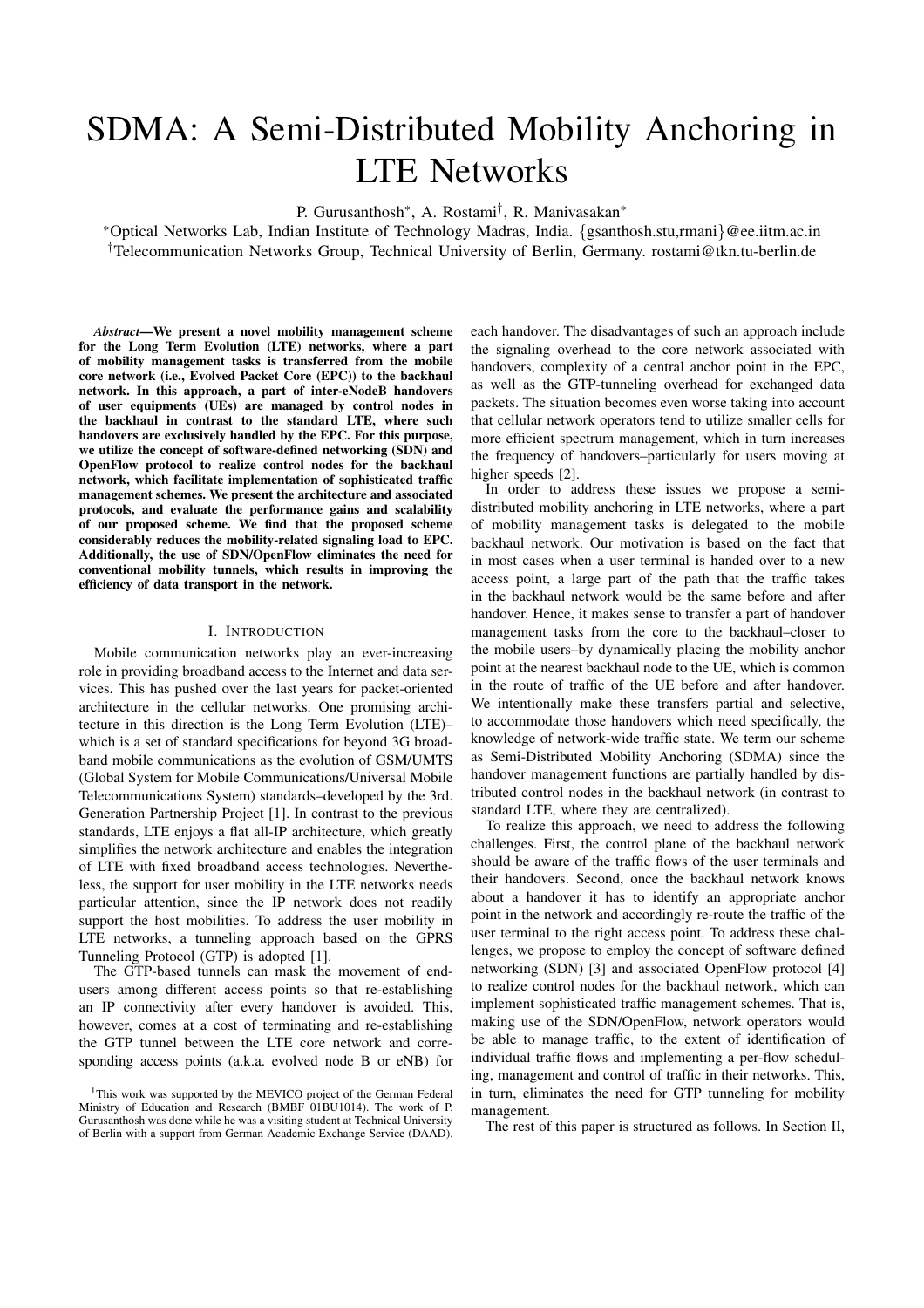we briefly review the mobility management procedure in LTE networks. In Section III, we introduce our proposed scheme for mobility management. Section IV presents an analytical modeling for signaling load on EPC in both SDMA and standard LTE. Section V presents numerical analysis of the proposed scheme and the comparison with the standard LTE. Finally, in Section VI we conclude the work by summarizing the achieved results.

# II. MOBILITY MANAGEMENT IN LTE NETWORKS

An abstract model of the LTE network architecture is depicted at the top of Fig.1. The network includes the Evolved Packet Core (EPC) and Evolved UMTS Terrestrial Radio Access Network (E-UTRAN containing eNBs in the access side). Mobility Management Entity (MME), Serving GateWay (S-GW), Packet Data Network GateWay (PDN-GW) and Home Subscription Server (HSS) are among the main components of the EPC [1]. MME is a control plane entity that is responsible for, among other things, signaling, bearer establishment, gateway selection and tracking area management. The S-GW serves the User Equipments (UEs) via eNBs by forwarding and routing user data traffic. It also acts as an anchor point for handovers. The PDN-GW provides the interface to external packet data networks (e.g., Internet) and is also responsible for assigning IP addresses to UEs. The HSS keeps a database of users information such as identities and service profiles. The database is used for user authentication and authorization as well as for the mobility management. The E-UTRAN part of the architecture is only composed of eNBs. The traffic between the EPC and eNBs are transported through a backhaul network that provides the required capacity.

In order to access data services over the network, a user equipment has to register itself to the network so that a connection is established between the UE and EPC via an eNB. This process is called the Initial Attach (IA) procedure [1]. Upon successful completion of the IA, a virtual path is established between the UE and PDN-GW. This path is called the default bearer and once it is established, the IP connectivity is provided to the UE, i.e., an IP address is assigned to the UE by the PDN-GW. Each bearer is realized in the fixed part of the network in form of a GTP tunnel between eNB and S-GW. All data packets exchanged between a UE and the network are forwarded through the corresponding GTP tunnel.

When a UE moves from the coverage area of a source eNB to that of a target eNB, corresponding bearers of the UE need to be reconfigured. This reconfiguration must be carried out in a way that the IP connectivity of the UE is not affected, i.e., it should not require a change in the IP address assigned during IA procedure. This is achieved by tearing down the GTP tunnel between the source eNB and the S-GW and establishing a new tunnel between the S-GW and the target eNB. That is, the UE is not aware of the GTP tunnel and its reconfiguration and can keep its IP connectivity while it moves [1]. Although the use of the GTP tunnel helps in achieving a seamless mobility in the LTE network, it comes at a cost of excessive signaling load between E-UTRAN and the core network and the per packet tunneling overhead.

There are a few works on mobility management in LTE

networks with the support of the backhaul network. One of the closest works to our approach in this area is the work presented in [6], where a layer-2-based backhaul network architecture is presented that can also support user mobility. The approach is similar to SDMA, in that they both eliminate the need for the GTP tunneling for the mobility management. Nevertheless, there are fundamental differences between the two works. In [6], TRILL (TRansparent Interconnection of Lots of Links) [8] technology is used together with Distributed Hash Tables (DHTs) in the access network, where as we use OpenFlow that provides more flexibility. Additionally in Trill-based approach, gratuitous ARP (address resolution protocol) packets has to be sent by eNB after a HO, whereas SDMA realizes a normal LTE procedure by just changing service VLAN identifiers (service VLAN id in carrier Ethernet). Also, broadcast messages flow around in access network in TRILL-based approach, whereas in SDMA they are controlled by OpenFlow.

## III. SEMI-DISTRIBUTED MOBILITY ANCHORING

In this section, we propose a novel mobility management scheme for LTE, which is based on using semi-distributed mobility anchors in the backhaul network. That is, in our scheme the backhaul network is partially aware of the bearers and the inter-eNB handovers. The basic idea of SDMA is as follows.

We assume that for a better management of mobility, the location addresses and identifiers of UEs are assigned separately, e.g., through the utilization of the location/identifier separation protocol (LISP) [9] in the network. Specifically, we assume that an IP address assigned to a UE during the IA procedure is merely regarded as the UE identifier, which remains fixed when the UE changes its point of attachment to the network. Additionally, the medium access control (MAC) address of the eNB, under which a UE exists, is assigned as the location address of that UE. The task of binding an identifier and a locator address to a UE is part of the mobile network. In this configuration, whenever a UE is handed over from a source eNB to a target eNB and the handover does not involve any change of the MME and S-GW, the main task of the handover management will be limited to changing the location address of the downstream packets of the UE from MAC address of the source eNB to that of the target eNB. In the SDMA approach, the SDN/OpenFlow is utilized in the network backhaul for an efficient realization of this process, i.e., dynamic identification of UE handovers and accordingly rewriting the location addresses in the downstream packets. While there are several possibilities for realizing the SDMA– e.g., in terms of the backhaul network technology and the signaling procedures–here we present a sample realization of the SDMA architecture which assumes the deployment of Carrier-Ethernet technology in the backhaul. Our proposed approach ensures an efficient exchange of mobility related signaling between the backhaul network and the EPC with minor modification to existing LTE mobility mechanisms<sup>1</sup>.

<sup>1</sup>LTE specifications [1] are referred for initial attach, tracking area and handover procedures.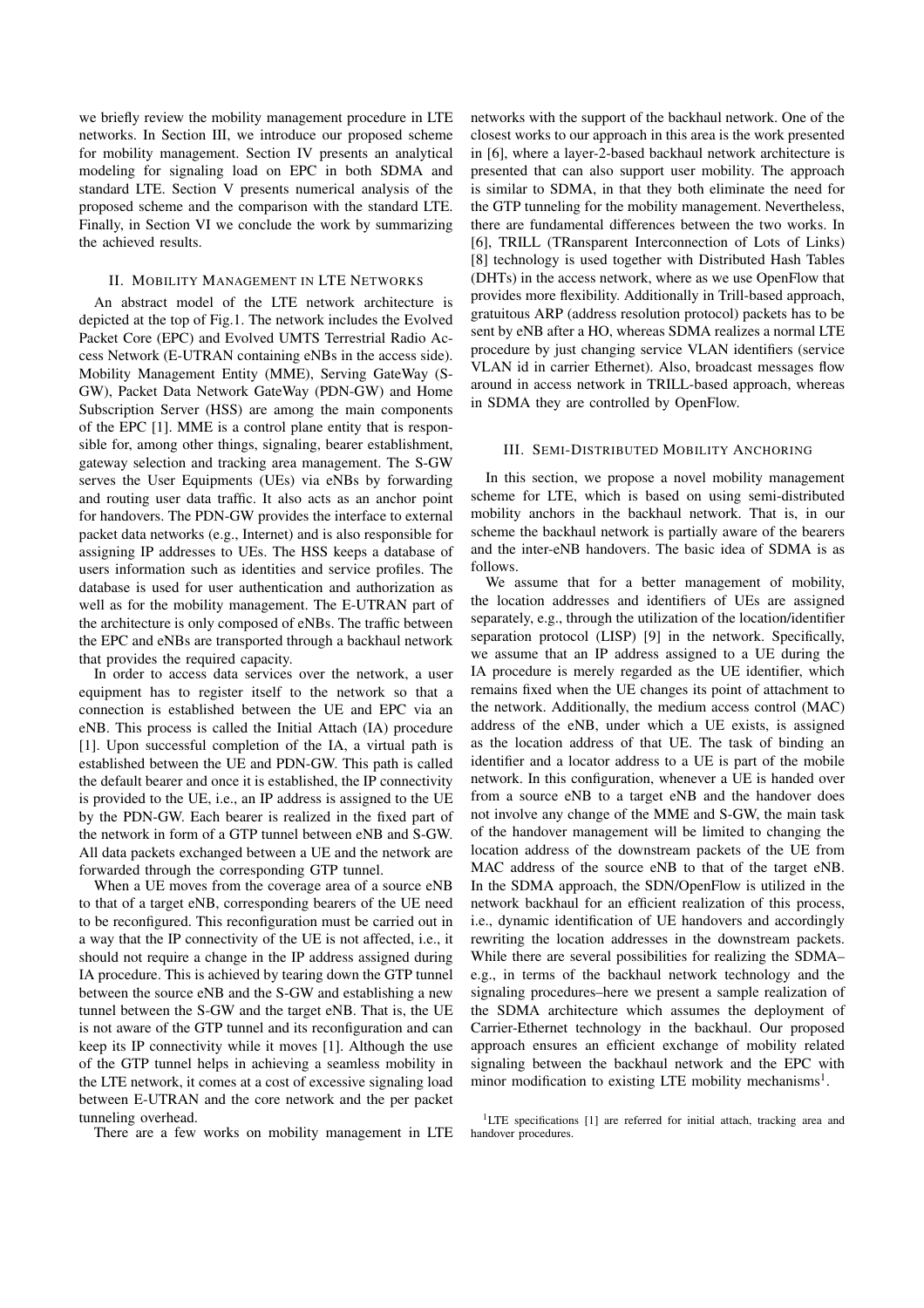# *A. Network Architecture and Assumptions*

We assume that the backhaul is a layer-2 network that is realized using the Carrier-Ethernet technology. The backhaul has two hierarchical areas, namely access and aggregation areas, where an aggregation area network provides the connectivity between the EPC and several access area networks. In the aggregation network, the IEEE802.1ah Ethernet technology [7] is used to provide scalability and quality of service (QoS) differentiation. Each access network connects a group of eNBs to the aggregation network, and is realized using the IEEE802.1ad Ethernet technology [7]. Each access domain network has a centralized controller, which controls the operation of all the Ethernet switches in that part of the network using the OpenFlow protocol (OFP) [5]. The controller has a knowledge of the topology and resources available in the controlling network and makes decisions about how packets of different traffic flows are forwarded and routed, and accordingly instructs corresponding switches. To hierarchically separate traffic flows in access networks we use service VLAN (S-VLAN) and customer network VLAN (C-VLAN) ids of 802.1ad. Specifically, S-VLAN ids are used to separate traffic of the users under different OpenFlow controllers (OFC), i.e., traffic associated with each access network has a unique S-VLAN id. Also, C-VLAN id is used to separate users traffic under each OFC. The assumption is that the assignment of VLAN ids are known to EPC. A sample realization of the network architecture is depicted in Fig. 1. Additionally, we make the following assumptions.

- MME and S-GW maintain a mapping between tunnel endpoint identifier (TEID) and VLAN pairs (C-VLAN, S-VLAN) to map the packets accordingly.
- *•* A special S-VLAN called "Signaling S-VLAN" is reserved to signal the OFC whenever mobility related signaling is exchanged between UE and EPC and vice-versa.
- *•* Each OpenFlow-controlled switch (OFS) has two preinstalled flow entries: one for forwarding the packets that are destined to EPC and another one for those packets that should be forwarded to OFC (the packets marked with the signaling S-VLAN).
- *•* In order to track the location of UEs and also to facilitate the mobility management, each OFC is equipped with a mobility management module. The module keeps a table of all UEs, which are associated with the corresponding access network. Each entry of the mobility management table (MMT) has five elements: UE IP address, corresponding eNB MAC address, C-VLAN id, S-VLAN id and S-GW MAC address. UE IP address and C-VLAN id are assigned by EPC after Initial attach, and S-GW MAC address is the destination for the user plane packets from all UEs. Additionally, it is assumed that the mobility management module can process some of the LTE signaling messages (e.g., path switch) and react appropriately (e.g., generating end marker message).

Mobility Management Table (MMT) UE IP eNB MAC C-VLAN S-VLAN S-GW MAC



Fig. 1. Initial Attach, Tracking Area Update and Handover procedures.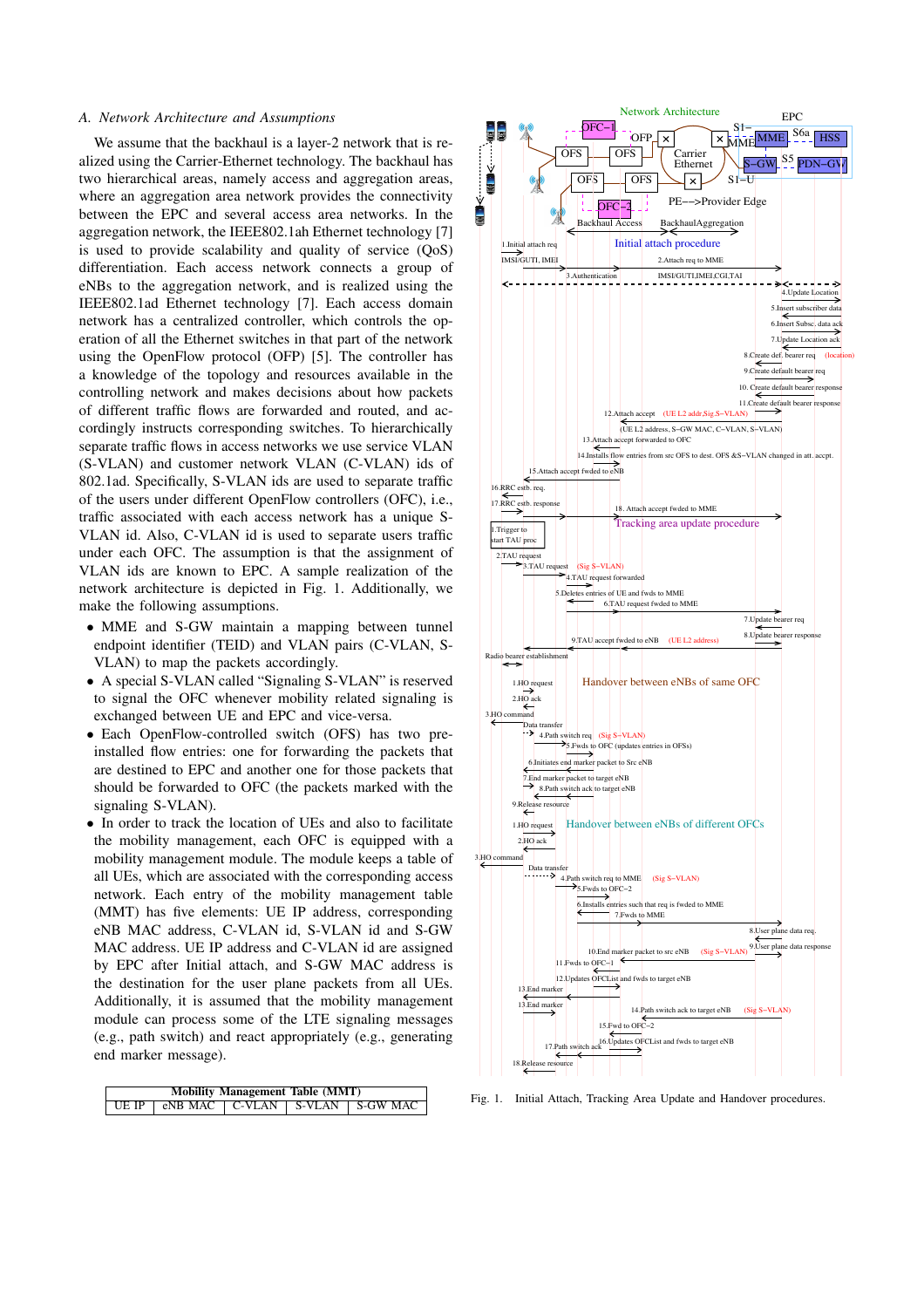In the following sections, we describe how different mechanisms of the LTE network work. In our description of the handover management, we focus only on the X2-based intereNB handovers without change of MME and S-GW, and it is assumed that the other types of handovers–e.g. handovers with change of S-GW and MME, or handovers to a non-3GPP networks–are carried out following the standard procedures. Nevertheless, our scheme can be extended to the cases where there are more MME and gateways in the network and a mobility results in changing the gateway and MME.

# *B. Initial attach (IA) procedure*

Once the UE is switched on, it initiates an IA request to an eNB, which forwards the request to the right MME (steps 1-2 in Fig. 1). In the next step, MME authenticates the UE and fetches subscriber data from the HSS (steps 3-7). Then, MME initiates a default bearer request to S-GW by forwarding the corresponding eNB MAC address (steps 8-11). S-GW forwards the request to PDN-GW, which assigns a unique IP address and C-VLAN id to the UE. Now S-GW forms UE address by binding the UE IP address and eNB MAC address and forwards the address to the MME. Then, MME initiates an IA accept to the eNB and changes S-VLAN of the IA accept message to the signaling S-VLAN, because this is to be interpreted by the corresponding OFC. Accordingly, on reaching the first OFS in its path, the packet is forwarded to the controlling OFC. The OFC updates its MMT and installs flow entries from source OFS to target OFS. Also, OFC installs an extra entry in the OFS, from which the IA accept message is sent to OFC, such that signaling S-VLAN of IA accept is changed to original S-VLAN (steps 12-15). Finally, IA accept and acknowledgement (ack) messages are embedded in radio resource control (RRC) bearer setup messages and IA accept ack is forwarded to MME (steps 16-18).

Note that in this scheme the transport layer address in initial context setup is S-GW MAC instead of its IP address, and GTP identifiers are not used here anymore. Additionally, two new fields are used in the initial context setup, i.e., UE L2 address and C-VLAN id.

#### *C. Tracking Area Update (TAU) procedure*

A TAU is initiated by an idle UE when it detects that it has entered a new TA or when a periodic timer expires. In our scheme, only the TA updates due to detecting a new TA are sent to OFC, and other TA updates are directly sent to the MME so that OFC is not overloaded. The modification to S1-AP protocol messages are similar to those in the IA procedure.

As shown in Fig. 1, when a TAU is initiated by an UE (steps 1-2), the corresponding eNB forwards the request to the MME by changing the S-VLAN id of the message to signaling S-VLAN and therefore the update is first sent to OFC. OFC observes it as TAU and removes the entries of UE in the edge OFS. Also S-VLAN is changed to the original one (steps 3- 5). Then, TAU is forwarded to the MME, which initiates an update bearer request to the S-GW. Finally, the MME initiates a TAU accept message, which is sent together with the UE L2 address to the eNB (steps 6-9).

## *D. Handover (HO) procedures*

There are two kinds of handovers, namely, handovers where both source and target eNBs are under the control of the same OFC, and handovers where the target eNB is controlled by a different OFC than that of source eNB. Below, we consider these two cases separately.

*1) HO under the same OFC:* Once a decision is made for handover, the source eNB initiates and sends a *HO-request* message including the UE L2 address and C-VLAN id to the target eNB (over the X2 interface). After receiving handover acknowledgement at the source eNB, a handover command is issued to the UE (steps 1-3). Then the target eNB initiates path switch request to MME using the signaling S-VLAN id since it is mobility related signaling (step 4-5). The OFC mobility management module receives this *path-switch* message and observes that both eNBs are under its control. Therefore, an *end-marker* message is generated and forwarded to the source eNB. Also, the OFC accordingly updates the flow tables in the corresponding OFSes and then generates and sends a *pathswitch-ack* message to the target eNB (steps 6-8). To complete the mobility management task, the OFC further needs to install a flow entry in the access edge OFS (the OFC that connects the access network to the aggregation network) to redirect the traffic of the mobile UE to the target eNB. The matching filter of this flow entry includes UE IP address, source eNB MAC address and the C-VLAN id, and the action of the entry consists in changing the destination MAC address of incoming frames to the target eNB MAC address and forwarding it.

It can be seen that this kind of HO is completely delegated to the mobility management modules in OFCs and no signaling message is sent to the EPC. In fact, the access edge OFS takes the role of mobility anchoring in the network.

*2) HO under different OFCs:* The initial steps (1-3) are the same as the case with the same OFC. However, here the source OFC observes that the target eNB is not under its control, so it forwards the *path-switch* message to the MME. Then, the MME informs the S-GW to update its user plane and initiates and forwards an *end-marker* message to the source eNB and a *path-switch-ack* message to the target eNB using the signaling S-VLAN id. The *end-marker* message is processed by the source OFC, which then removes the entries of the UE from its MMT and the corresponding OFSes. Also, the *path-switch-ack* message is processed by the target OFC, which installs new entries in the path from a source OFS to a destination OFS as in IA procedure.

Note that, in this scheme, GTP identifiers are not used in HO request message and two new fields are used in *HO-request* message (UE L2 address & C-VLAN). Also, in step 4 of the both HO cases, target eNB needs to set the S-VLAN id of the initiated *path-switch* message to the signaling S-VLAN id.

#### IV. ANALYTICAL MODELING OF LOAD ON EPC

In this section we present a mathematical model for calculating the signaling load to the EPC under both standard mobility management as well as our proposed SDMA mobility management scheme. For this purpose we assume that the shape of cell sites is approximated with a circle, and that the speed and direction of each UE at every instant is modeled as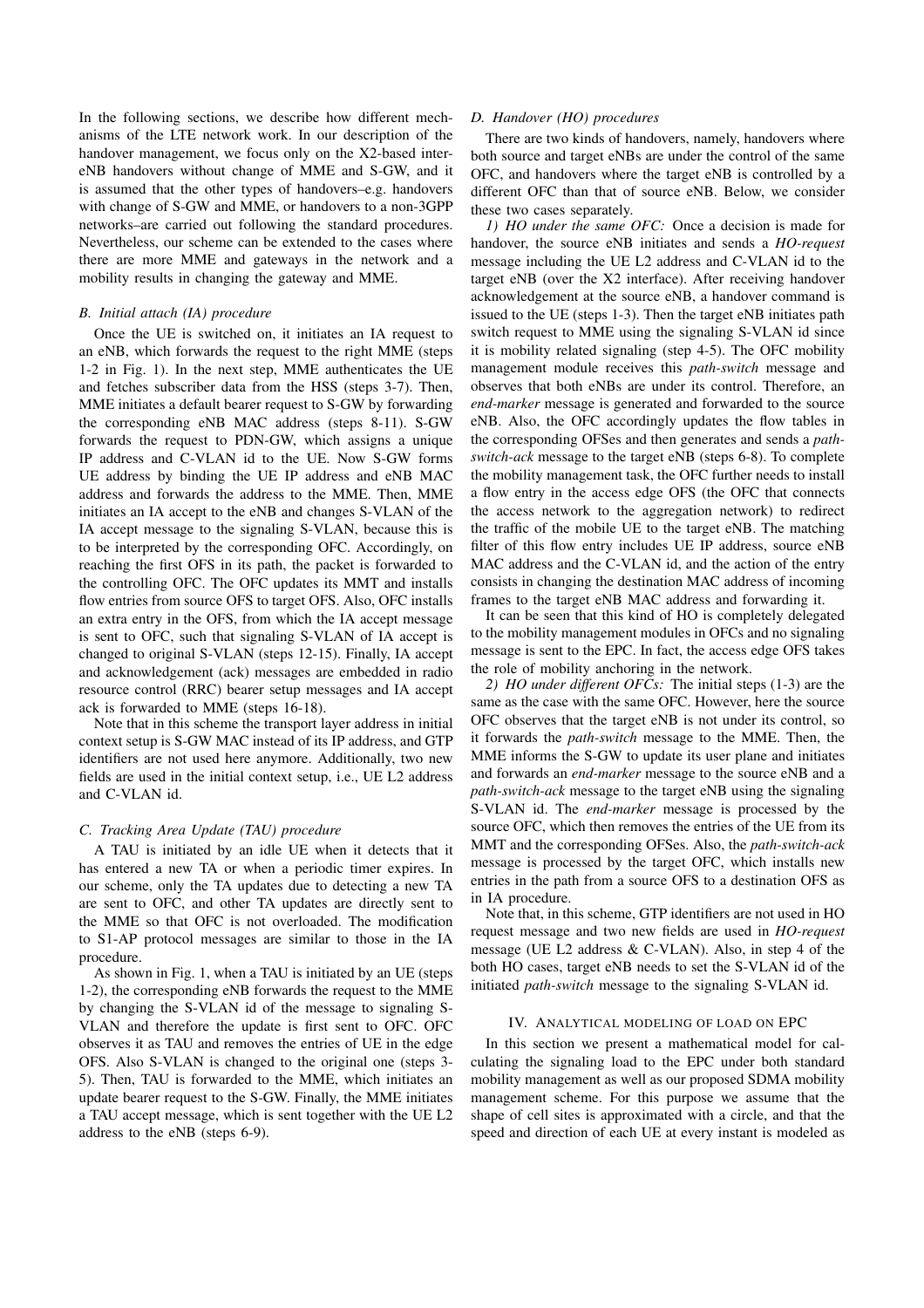Gauss-Markov [10], since it imitates the real human mobility. Also, without loss of generality we assume that the time is slotted. The procedure to calculate the signaling load is as follows.

Let *N* be the number of UEs in the network and *k* be the average number of time slots over which the UE stays in the same cell site.

Average load (*LLT E* in packets/sec) on EPC for the standard LTE can be calculated as the sum of packets sent to EPC due to Initial Attach  $(L_{IA})$  and Handover  $(L_{HO})$  events per second. Therefore,  $L_{LTE} = L_{IA} + L_{HO}$ .

The time interval between IA and detach events and viceversa for each UE is modeled as an exponential random variable with parameter  $\lambda$ . An update is sent to EPC for every IA and detach events. Therefore, average number of packets per second sent to EPC for each UE due to IA events is obtained from alternating renewal process as  $\lambda$ . In an average for every *k* time slots, a HO update is sent to EPC for each UE. Since UE exists either in attach or detach states, average number of packets per second sent to EPC for each UE due to HO events is 1*/*2*k*. So, average load on EPC for *N* users is given by,

$$
L_{LTE} = L_{IA} + L_{HO} = \left(\lambda + \frac{1}{2k}\right)N\tag{1}
$$

Now let us calculate the average duration of UE in a cell site as characterized by *k*. From Gauss-Markov mobility, speed and direction of each UE at every instant *n* is modeled as [11]

$$
S_n = \alpha S_{n-1} + (1 - \alpha)\mu + \sqrt{1 - \alpha^2} S_{x_{n-1}} \tag{2}
$$

$$
\Theta_n = \alpha \Theta_{n-1} + (1 - \alpha)\theta + \sqrt{1 - \alpha^2} \Theta_{x_{n-1}} \tag{3}
$$

where  $\alpha$  is degree of memory ( $0 \leq \alpha \leq 1$ ) indicating the randomness ( $\alpha = 0$  gives brownian motion and  $\alpha = 1$  gives linear motion),  $S_n$  and  $\Theta_n$  are speed and direction of UE at instant *n*;  $\mu$  and  $\theta$  are mean speed and mean direction;  $S_{x_{n-1}}$ and  $\Theta_{x_{n-1}}$  are independent and identically distributed (i.i.d.) gaussian random variables with means ( $\mu$  and  $\theta$  respectively) and standard deviations ( $\sigma_{\mu}$  and  $\sigma_{\theta}$  respectively).

The random variable  $S_n$  in terms of  $S_0$  (initial speed distribution) is given by [10]:

$$
S_n = \alpha^n S_0 + (1 - \alpha^n)\mu + \sqrt{1 - \alpha^2} \sum_{i=0}^{n-1} S_{x_{n-1}} \alpha^{n-i-1}
$$
 (4)

In equation 4,  $S_0$  is a uniform random variable  $[U(\mu \sigma_{\mu_0}, \mu + \sigma_{\mu_0}$ )] and is approximated by gaussian with mean  $\mu$  and variance  $\frac{\sigma_{\mu_0}^2}{3}$  [N( $\mu$ ,  $\frac{\sigma_{\mu_0}^2}{3}$ )]. Similarly  $\Theta_0$  is  $G(\theta, \frac{\sigma_{\theta_0}^2}{3})$ Therefore,

$$
S_n \sim N\left[\mu + \sqrt{\frac{1-\alpha}{1+\alpha}}(1-\alpha^n)\mu, \frac{\alpha^{2n}\sigma_{\mu_0}^2}{3} + (1-\alpha^{2n})\sigma_{\mu}^2\right]
$$
 (5)

$$
\Theta_n \sim G \left[ \theta + \sqrt{\frac{1-\alpha}{1+\alpha}} (1-\alpha^n) \theta, \frac{\alpha^{2n} \sigma_{\theta_0}^2}{3} + (1-\alpha^{2n}) \sigma_{\theta}^2 \right] \tag{6}
$$

Given that a UE is inside a cell site (the shape of cell site is approximated as circle with radius *r*) at this time slot, *n*, the probability that it stays in the same cell site in the next time slot,  $n + 1$  is denoted by *p*. Therefore, the number of time slots it stays in the same cell site can be modeled as a Geometric random variable with parameter  $1 - p$ .

$$
p = \frac{4}{\Pi r^2} \int\limits_0^r \int\limits_0^{\sqrt{r^2 - x^2}} \int\limits_{-\Pi}^{\Pi} P(s_n \le d) f_{\Theta_n}(\phi) d\phi dy dx \quad (7)
$$

where  $d$  is the distance from any point in the circle say  $(x, y)$  to a point on the circle that is making an angle  $\phi$  with the x-axis; and given by

$$
d = x\cos(\phi) + y\sin(\phi) + \sqrt{r^2 - (x\sin(\phi) - y\cos(\phi))^2}
$$
 (8)

Accordingly, *k* can be calculated iteratively as follows:

1) Assume *n*=1.

- 2) Calculate *p* from equation 7 by substituting *n*.
- 3) Calculate  $n_{temp}$  using  $n_{temp} = 1/(1-p)$ .
- 4) Increment *n* value and goto step-2 until  $n_{temp} \approx n$ .

5) Set  $k \leftarrow n_{temp}$ 

The obtained *k* value is substituted in 1 to get average signaling load on EPC for LTE.

Similarly, the average load to EPC under the SDMA mobility scheme can be calculated as,

$$
L_{SDMA} = \left(\lambda + \frac{f}{2k}\right)N\tag{9}
$$

where *f* indicates the conditional probability that a UE takes HO between eNBs of different OFCs; given that a HO took place. *f* is a function of number of OFCs, number of OFSes under each OFC and the way in which eNBs are assigned to each OFS. *f* is calculated as the ratio between number of possible HOs between eNBs of different OFCs and total possible HOs in the network.

Also, note that for the case where there is an extra controller for managing the backhaul aggregation section under SDMA, there will be no signaling load to the EPC due to the HO in the considered scenario. Accordingly, in this case the average load on EPC is limited to the IA, which is given by

$$
L_{SDMA} = \lambda N. \tag{10}
$$

#### V. NUMERICAL ANALYSIS

In this section, we numerically analyze the performance of the SDMA and compare it with that of the mobility management scheme based on the LTE standard specifications. The objective is to get the first insight into the achievable gains of implementing SDMA as well as incurred costs. As discussed in the last sections, we expect the SDMA to reduce both the handover latency and the signaling load to the EPC. In addition, since we do not use the GTP tunneling, the encapsulation overhead per data packet is obviously reduced in SDMA as compared to standard LTE. For the current analysis we only focus on the reduction in the handover latency and signaling load to EPC. The HO latency is defined as the difference between the time at which a source eNB initiates the handover process and the time at which the same eNB receives the handover acknowledgement message.

On the other hand, since a part of mobility management process is delegated to the elements of the backhaul network, it is important to evaluate the additional (processing and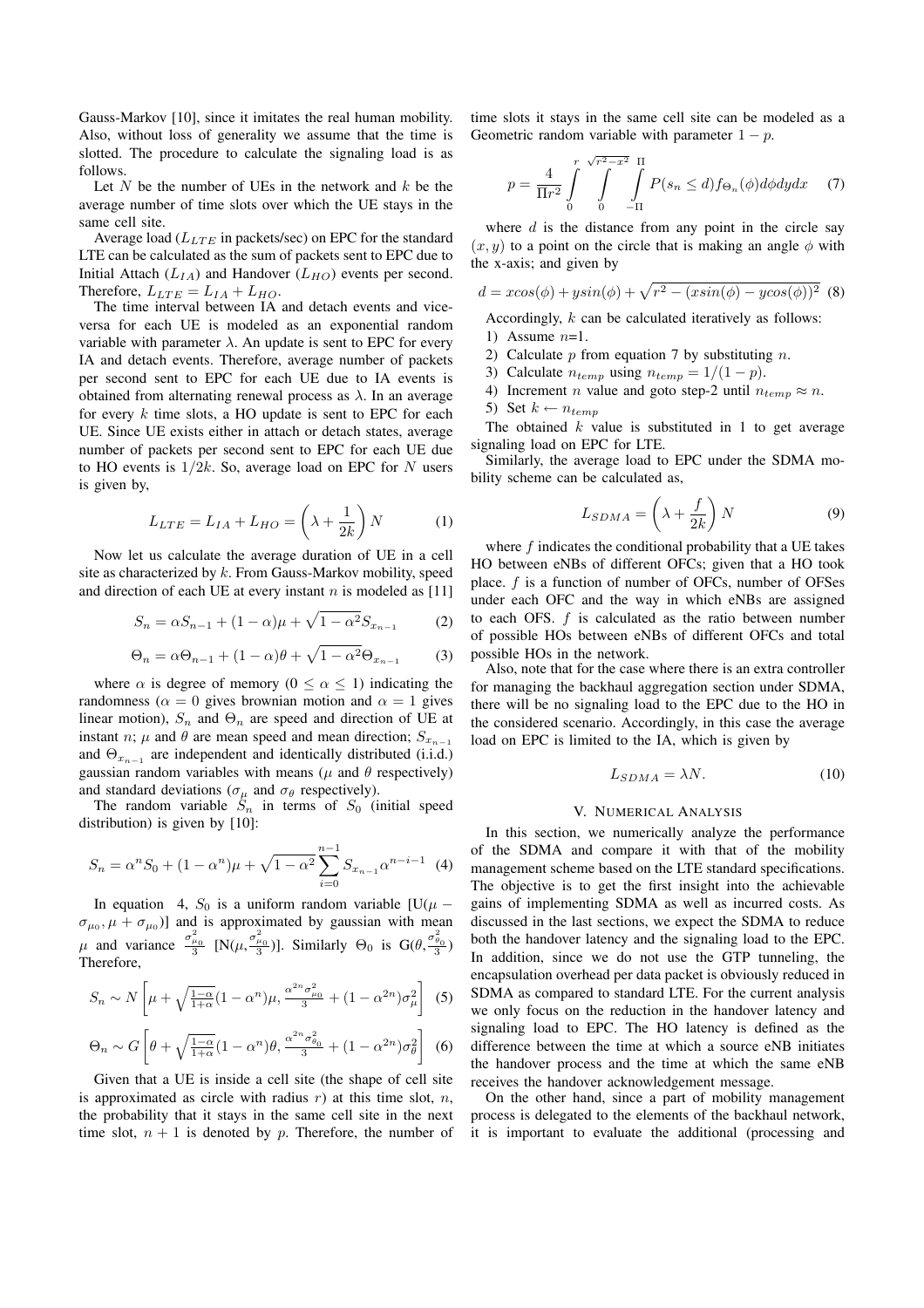signaling) load incurred to these elements. For this purpose, we consider two metrics, namely, the signaling load to OFCs and the number of flow entries in OFSes in the backhaul network. These metrics can further help in understanding the scalability of SDMA. Additionally, we consider initial attach latency as another cost metric, since we expect it to increase due to the additional stage of processing in the backhaul network. The IA latency is defined as the difference between the time at which UE entered into the network and the time at which UE is assigned its unique identifier. To evaluate the performance metrics, we have implemented an abstract model of the network in software using C++.

## *A. Parameters and Scenarios*

The following assumptions are made in developing the simulation model. The network has 120 hexagonal cells (eNBs) each of side 0.4 km, which are arranged in a spiral fashion (The unique numbering to eNB and finding the unique id for a given co-ordinates are done according to [12]). The access area networks have 12 OFSes in total, where each OFS serves 10 eNBs. The nodes in each access network are connected according to a ring topology. The number of OFCs controlling the access networks is a varying parameter in the set  $\{2, 3, 4, 6\}$ , i.e., the size of the access networks is varying from 6 OFSes to 2 OFSes. The number of users in the network (i.e., UEs) is varying from 1000 to 10,000. Also, for simulating the user mobility the Gauss-Markov model [11] has been used, and the mean and standard deviation of speed of UEs is set to 5 m/s and 4 m/s, respectively. We have evaluated and compared the performance metrics for four different scenarios. In first scenario (denoted below by LTE) we consider the standard LTE without using OpenFlow switches. Second scenario (denoted by SDMA-I) considers the case, where we have OFCs and OFSes only in the access area network and the aggregation area network is realized using standard 802.1ah. In the third scenario (denoted by SDMA-II), the aggregation network is also OpenFlow-controlled and has a dedicated OFC. Finally, in the last scenario (denoted by SDMA-III) the whole access and aggregation networks are controlled by a single OFC. Average processing times (PT) of different networking elements and average propagation times (GT) in different parts of the network are given below.

|                                       | average time (msec) |
|---------------------------------------|---------------------|
| PT of UE                              | 0.8                 |
| PT of eNB                             |                     |
| PT of access OFS                      | 0.02                |
| PT of access non-OFS                  | 0.03                |
| PT of aggregation network             |                     |
| PT of EPC for an IA request           | 30                  |
| PT of EPC for handover                | 20                  |
| GT between OFS and OFC in access      | 0.01                |
| GT between OFS and OFC in aggregation | 06                  |

## *B. Numerical Results and Discussion*

First, let us consider the IA and HO latencies, which are numerically calculated. The results for all four scenarios are shown in Table I for two different values of OFC processing time. For the each of the scenarios SDMA-I and SDMA-II,

two values are presented for handover. These are for the cases, where handover is under the same OFC (denoted in the table as HOS) and under different OFCs (denoted as HOD).

From the results, we observe that SDMA can lead to a great improvement in the HO latency. This reduction in the HO latency can be up to around 86%, which is achieved for HOs under the same OFC and with OFC processing time set to 5 ms. We also see a similar reduction in the latency of HOs with a single OFC in network (SDMA-III). The least amount of reduction is achieved when the HO is performed under different access OFCs. In fact, for SDMA-I this latency can even be slightly larger than that in standard LTE, because in this case there is one extra OFC processing. Nevertheless, even in this case (SDMA-I), the average net effect of using SDMA is positive, because the average number of inter-OFC HOs is less that that of intra-OFC handovers. Another important point here is the impact of OFC processing time on the HO latency. In fact, the HO latency increases almost linearly with the OFC PT. In Table I, we also have the IA latency for different scenarios. As expected, the IA latency slightly increases under SDMA in comparison with the standard LTE. The worst case occurs for SDMA-II and with OFC PT set to 10 ms. In this case, the IA latency increases by around 35%. Nevertheless, the absolute value of IA latency for all cases is within the acceptable standard range.

TABLE I INITIAL ATTACH AND HANDOVER LATENCIES (MSEC)

|  |  |  |  | $OFC$ $LTE$ $SDMA-I$ $SDMA-II$ $SDMA-III$ |  |  |  |  |                                                                                                                                                                                         |
|--|--|--|--|-------------------------------------------|--|--|--|--|-----------------------------------------------------------------------------------------------------------------------------------------------------------------------------------------|
|  |  |  |  |                                           |  |  |  |  | $PT$ <i>IA HO IA HOS HOD IA HOS HOD IA HO</i>                                                                                                                                           |
|  |  |  |  |                                           |  |  |  |  | $\begin{array}{ccccccccc} 5 & 56.1 & 36.1 & 61.1 & 5.1 & 41.2 & 66.1 & 5.1 & 16.2 & 62.1 & 6.8 \\ 10 & 56.1 & 36.1 & 66.1 & 10.1 & 46.2 & 76.1 & 10.1 & 31.2 & 67.1 & 11.8 \end{array}$ |
|  |  |  |  |                                           |  |  |  |  |                                                                                                                                                                                         |

Now let us consider other performance metrics as defined earlier in this Section. Fig. 2-(a) depicts the average load (in packets per second) on different elements of the network as a function of number of users. The results are shown only for the representative case of having two access networks (i.e., two OFCs), and the other results are omitted due to space limit. The results show the linear increase of the load on all elements of the network. Also, we observe a considerable reduction in the load to EPC when SDMA is used in comparison with standard LTE. The gain is particularly larger at the higher number of users, where most of the HOs are managed by the OFCs in the backhaul network. As a result, the amount of gain is also larger for the case where both access and aggregation area networks are equipped with OpenFlow-based mobility management entities. The figures also demonstrate that, as expected, the reduction in the signaling load to EPC is reflected in the increase of OFC loads. The results for the cases with different number of access networks, though not shown here, demonstrate similar results and conclusion.

In Section IV, we developed analytical models for the average load on EPC both for standard mobility and the SDMA. For cross-validation of our analytical and numerical models, here we consider a comparison of the results achieved under both models. Fig. 2-(b) depicts the comparison